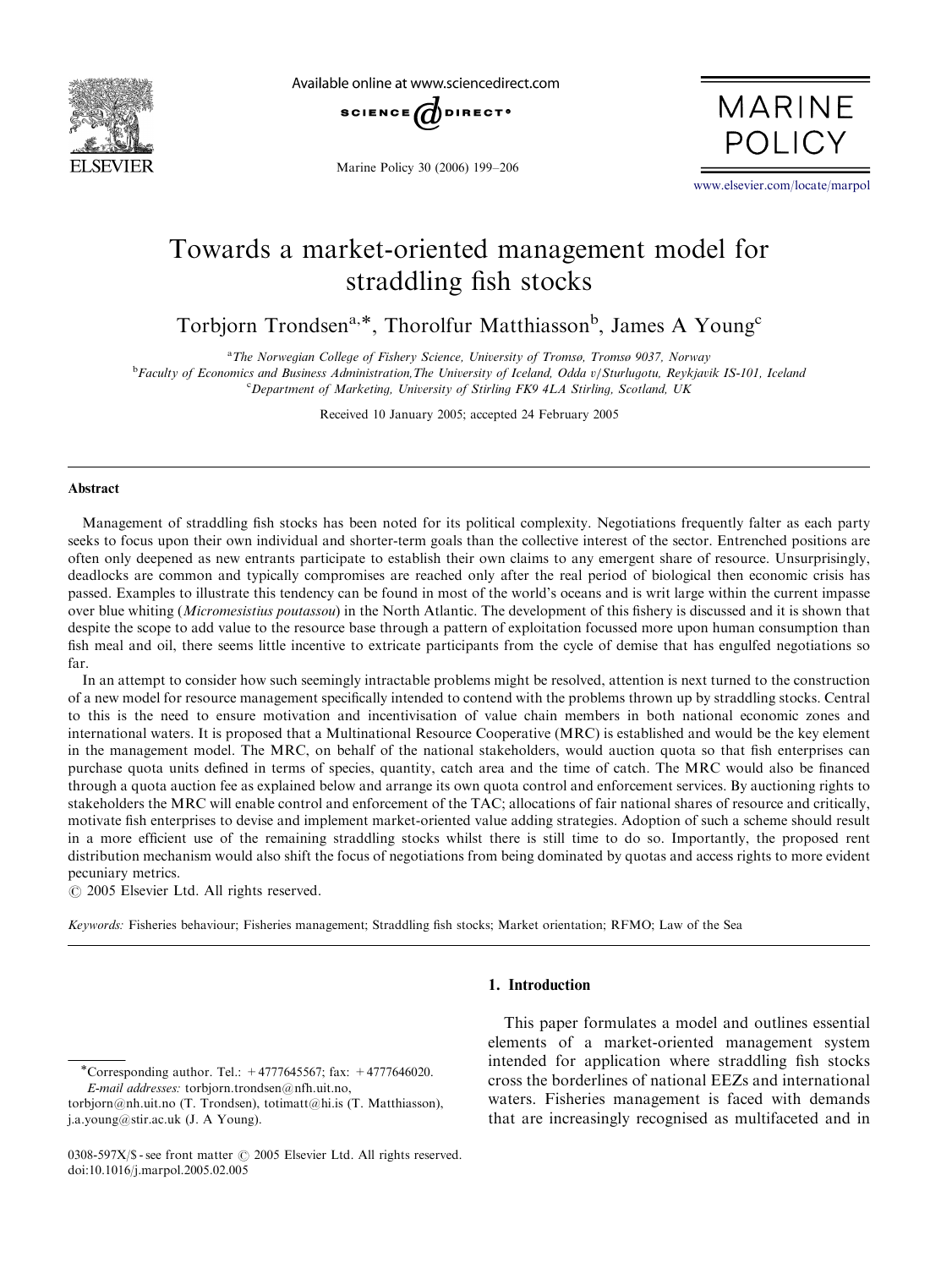which ecological, sociological and economic factors, amongst others, figure prominently. Historically, the priority has been to protect the fish stocks against overfishing and depletion, often determined according to biological considerations and measures [\[1\].](#page--1-0) Where fish stocks straddle different economic zones, fisheries management is further complicated by ownership uncertainty and is often in dispute. Commonly this happens within a dynamic fishery: one where there may be an absence of any historical pattern of exploitation, or perhaps one wherein some participants have only recently engaged in the fishery, as might happen through pressures on other former alternative fisheries. In such circumstances, negotiations over ownership settlements tend to over-shadow other management demands.

In the UN Law of the Sea of 1995, a consensus was reached that the management of the straddling and highly migratory fish stocks should be carried out through regional fisheries management organisations (RFMO). A review by Bjørndal et al. [\[2\]](#page--1-0) concluded that the local problems faced during the stage of setting up regional fisheries organisations for the management of straddling and highly migratory fish stocks were much more complicated and difficult to resolve than in the case of ''shared fish stocks''. The main difficulties stemmed from the larger number of players and the possibility of new members entering the regional fisheries organisations.

Notwithstanding the fundamental importance of the complications of setting up RFMOs to protect the stocks, the literature dealing with straddling stocks has given no explicit attention to market-oriented management value-adding issues. Market orientation is conceptualised as a long-term organisational behaviour which performs "organisation wide generation, dissemination and responsiveness to market intelligence'' [\[3,4\].](#page--1-0) Capturing added values in the market through differentiation and market orientation is all about long-term business learning [\[5\]](#page--1-0). Market-orientated management schemes, when applied to the fishing industry setting, motivates enterprises to add to the total resource value by maximising profit from the limited fish quotas through identifying and responding to changes in what the market values. Typically, this will be driven by entrepreneurial incorporation of responses to changes in market-based phenomena such as consumption preferences, cost differentials and competing values. A market-oriented management model therefore should improve both the freedom and flexibility to enable enterprises to adopt their perceived optimal marketing strategy whilst, at the same time, recognising the wider management objectives of the fishery, including any total allowable catch (TAC) and its allocation to all other stakeholders, countries and enterprises alike.

This paper discusses the relationships between present management practices of straddling stocks and business enterprise value-adding behaviour and is illustrated by the contemporary and contentious case of the Atlantic blue whiting (Micromesistius poutassou) fishery. This is then developed with the presentation of a marketorientated value-adding (MOVA) management model of straddling fish stocks wherein a Multinational Resource Cooperative (MRC) plays a key role as an executive RFMO body.

### 2. Management and value adding of straddling stocks

Typically, the starting point for international and national resource management negotiations is to settle the TAC and allocate shares between stakeholder nations and interests. The impact of any TAC allocation to nations may in itself become an institutional hurdle for market-oriented behaviour in the fish value chains which intertwine from the point of capture along different market channels. For example, operational barriers to market-oriented priorities may occur if fisheries management imposes (biologically determined) grade sizes in catches; restrictions on where and when catches may be landed may compromise the freshness delivered or seasonal constraints may hinder proper handling, processing, product yield and efficient utilisation of plant capacity and equipment.

Assuming some agreement on the size of the TAC is reached, the next step is commonly to define the national shares. In the case of a straddling fish stock, debate frequently revolves around determination of what belongs to each national EEZ or region and is complicated where (i) the migration pattern changes according to marine ecological variations and (ii) the catch history changes according to different national or regional patterns, stages and advances in economic development. The catch history at certain points in time has been the traditional principle for agreements over sharing quotas of straddling fish stocks, e.g. between the EU, Norway and Iceland. It has also been the principle in sharing fishing rights amongst fish producers nationally. For example, when access to Norwegian quotas of pelagic fish in the 1970s and groundfish in the 1990s were closed, the vessels' previous catch histories were adopted as the main criteria for future allocation of individual quota rights. Iceland also used, apart from two exceptions, historical records to allocate quotas when its ITQ system was introduced, see Matthiasson [\[6\].](#page--1-0) In some cases, such agreements may be renegotiable. For example, in the EU Accession treaty of 2004 the historical catches of the ten new entrants are expressed as parts of the different stocks and the words ''for the first time'' are added, in order not to completely exclude the legal possibility of adjusting these parts later [\[7\]](#page--1-0) The emergence of a proposal, at least, to alter the allocation of deepwater species within 6 months of accession [\[8\]](#page--1-0)